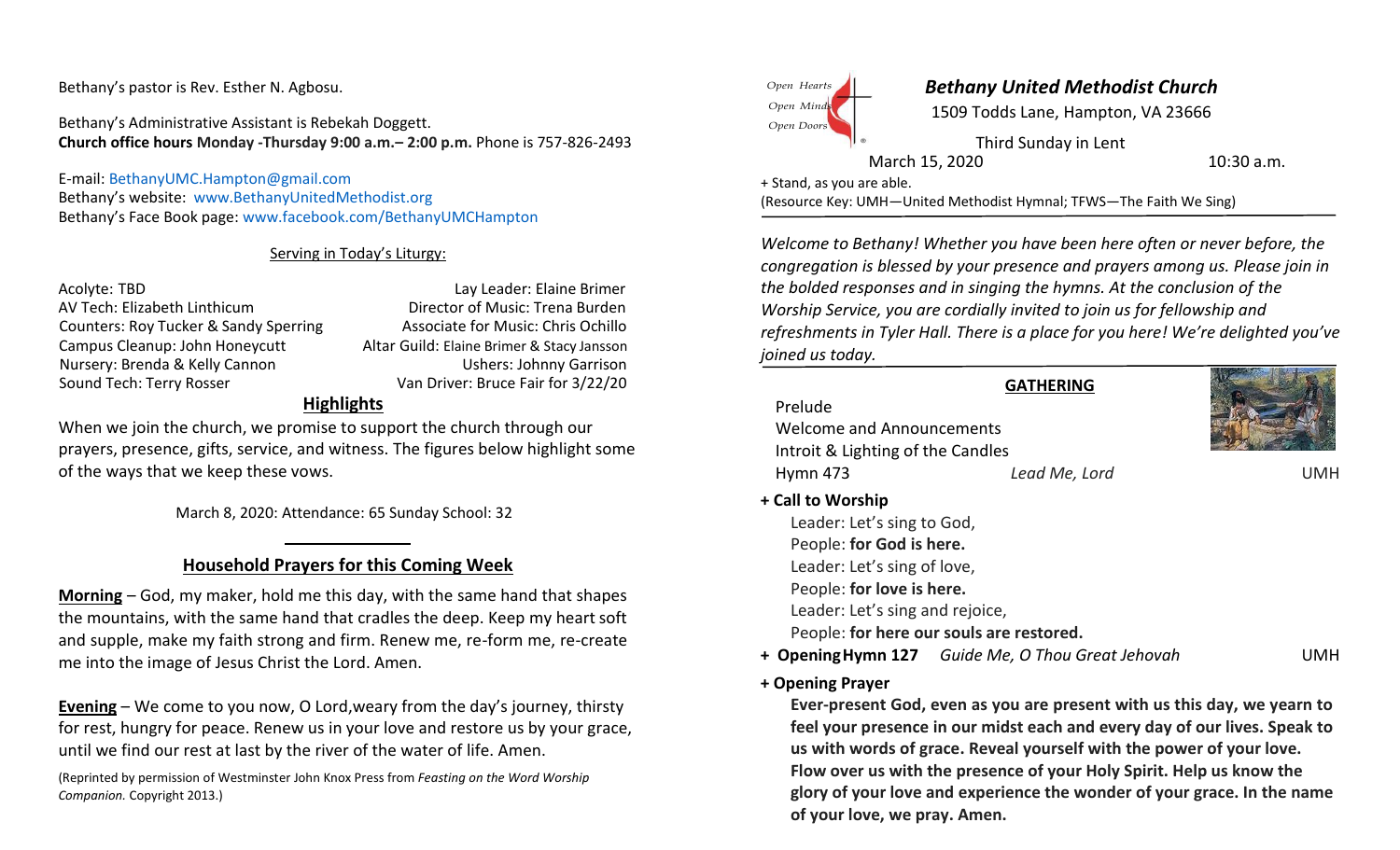**+ GloriaPatri, 70** UMH

**Glory be to the Father and to the Son and to the Holy Ghost; as it was in the beginning, is now, and ever shall be, world without end. Amen. Amen.**

**+ The Peace**

**Children's Time Brenda Cannon Brenda Cannon** 

**Anthem** *Fill My Cup Lord* Chancel Choir

### **PROCLAMATION AND RESPONSE**

**Prayer for Illumination** Gerry Turner

**Living God, through the reading of the Scriptures and by the power of your Spirit, may we hear for ourselves the good news, and believe, because of your Word, that Jesus Christ is the Savior of the world. Amen.**

**Old Testament Lesson (NRSV)** Exodus 17:1-7

| + Hymn 2108            | O How He Loves You and Me | <b>TFWS</b>          |
|------------------------|---------------------------|----------------------|
| + Gospel Lesson (NRSV) | John 4:5-42               | <b>Pastor Esther</b> |

**Sermon** *"Jesus is Where You Are"*

## **Prayer of Confession**

**Lord, you know who we are. You know everything we have done. We thirst for things that will never satisfy us. We commit ourselves to things that will never last. We worship things that will never bring salvation. Still, you offer us the gift of living water. Still, you offer us the gift of eternal life. Forgive us, O Lord, and give us this living water, so that we may never thirst again. Amen.**

**Joys and Concerns** 

**Pastoral Prayer**

**The Lord's Prayer, 895** UMH

**Offering of the People** 

**Offertory**

**+ Doxology, 95** UMH

**Praise God, from whom all blessings flow; praise him, all creatures here below; praise him above, ye heavenly host; praise Father, Son, and Holy Ghost. Amen.**

**+ Prayer of Dedication**

#### **THANKSGIVING AND SENDING FORTH**

**+ Benediction Postlude**

**+ Hymn 170** *O How I Love Jesus* UMH

Call to Worship and Opening Prayer are from The Abingdon Worship Annual 2020. Copyright © 2019 by Abingdon Press. Used by permission. Prayer for Illumination and Prayer of Confession are reprinted by permission of Westminster John Knox Press from Feasting on the Word® Worship Companion. Copyright 2013.